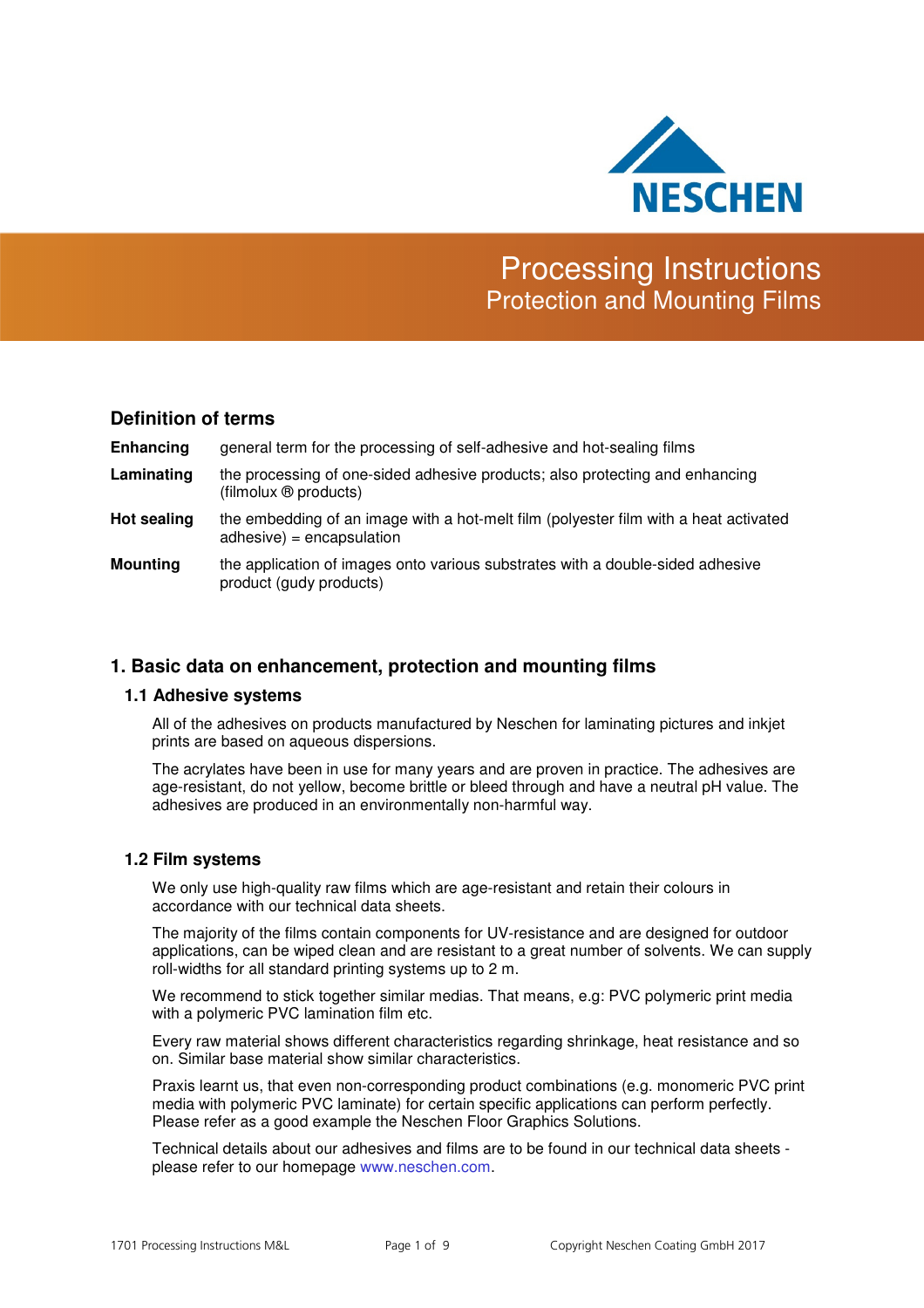**1. Basic data on enhancement, protection and mounting films**

## **1.3 Remarks on UV protection**

- Protection films should only filter in the UV range which is not visible to the human eye. The colour carrier can, however, also be harmed by the visible range of the spectrum, which naturally cannot be covered by protection films. These would have to be coloured and would falsify the impression the picture wants to give. For this reason, we recommend the use of high-quality, UV-resistant, light-fast inks as well as high quality printable materials for all printing systems. Inks and media have a great influence on the life-span of pictures.
- The life-span of a picture can generally be prolonged several-fold through the application of a UV-protection film. Contributing factors which influence light-resistance are the media used, inks, toner and place of application. The time-span can be very short if the inks and toner are very unstable - in extreme cases as little as a few days. It would, therefore, be misleading to make a general statement about the life-span measured in months and years. Employees of our company are at all times prepared to help with information about individual projects.

# **2. Explanation of the different pictures**

#### **2.1 InkJet print**

Dyes or pigment inks are applied in liquid form via jets onto the carrier. The liquids used are water, glycol or similar moisture retainers.

The drying process of the inks starts on the outside of the paper and moves inwards. The picture can be regarded as dry to the touch after a short time, but there is a remainder of moisture in the paper and the inkjet coating, which would evaporate when heated (e.g. hot lamination) and result in the formation of little blisters between the protective film and the surface of the picture. Same true for prints with solvent, UV curable and latex inks. For inkjet prints, we recommend the cold lamination system.

Drying times and further processing instructions are also comment in the technical information of the respective print media – please refer to our homepage www.neschen.com

## **2.2 Classic photographs**

In the classic development process of a PE photo, the photo paper runs through a development, fixative and water bath. After the water bath there are still residues of chemicals in the surface of the picture; these might react under heat and could result in a change in the colouring.

For this reason, we only recommend the cold laminating system, which is also the most preferred method used.

We recommend, without exception, the cold lamination system.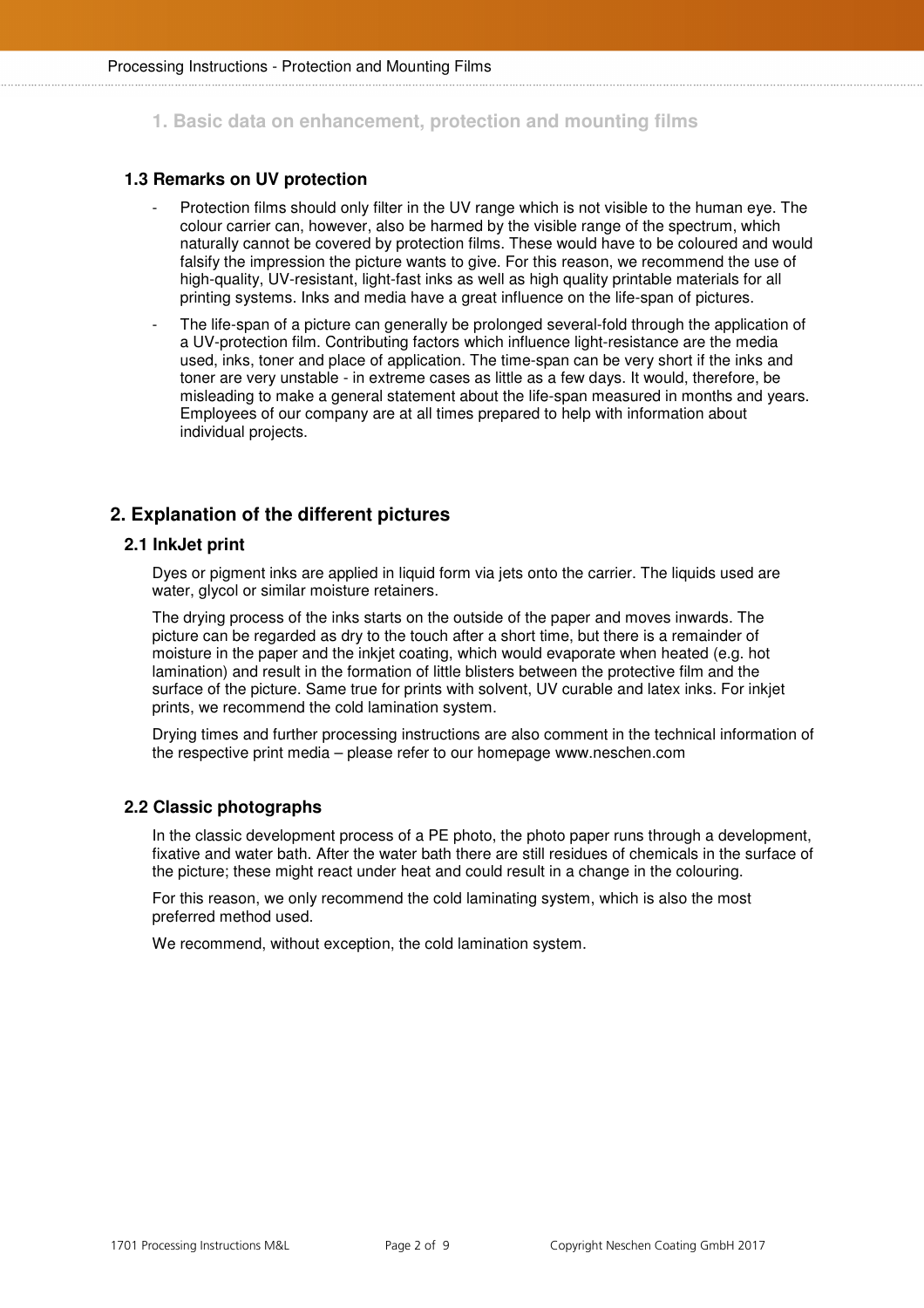# **3. Cold and hot lamination**

## **3.1 Processing instructions**

#### **Please note the following points before beginning with lamination:**

- For the clean, fast and bubble-free application of double-sided adhesive mounting films or one-sided adhesive protection or enhancement films we recommend the use of a laminating machine.
- When laminating, cleanliness is the first rule.
- Whilst most manufacturers of mounting boards employ some type of lubricant during the manufacturing process, all boards should be cleaned to ensure a proper bond.
- For cleaning synthetic or plastic boards (i.e. Forex, Simona, Kömacel, Polystyrol ...) methyl alcohol, benzine or special plastic cleaners may be used. Aluminium, Alucobond and Dibond plates should also be thoroughly cleaned before lamination.
- Fine dust or dirt can be removed from boards, photos, posters, prints and plots with a PCR-Roller.

**Important:** After a board or plate has been cleaned a short time is required for the evaporation of any residue before lamination can begin.

#### **Assembly on or behind plexi-glass**

- Plexi-glass can stretch or shrink up to 3% due to changes in temperature or relative humidity. These dimensional changes frequently lead to problems when pictures have been applied to plexi-glass or when slides have been fixed behind it; wrinkles and blisters form between the glass and the adhesive. The problem can be solved by tempering plexiglass for 24 hours at a temperature of 70° C to eliminate any moisture. After it has been tempered the glass must be stored dry to prevent it from absorbing any new moisture. We recommend the application of our gudy ® ultra clear which follows the normal dimensional changes of plexi-glass.
- Pay attention to the following when using screws with plexi-glass: The drill holes must be at least 2 mm larger than the diameter of the screw so that the stretching and shrinking of the glass does not tear the screws out of the wall. Instead of drilling a round hole, a square hole is recommended.

#### **Assembly of boards outdoors**

- Edges and joints must be sealed for outdoor use; this is to prevent the penetration of moisture which can cause the formation of wrinkles and a peeling off from the board.
	- 1. Protecting the edges by folding the film around the back of the board
	- 2. Protecting the edges by sealing edges and seams with clear varnish. The seams must be sealed above all when pictures are being presented on the floor; this is to prevent aggressive detergents from finding their way between the image and the lamination films.

#### **Removing of adhesive residues**

Our Products are made for permanent bonding. If, nevertheless, a lamination should be removed from the underground (e.g. glass), possibly arising adhesive residues can be removed with help of denatured alcohol or benzine.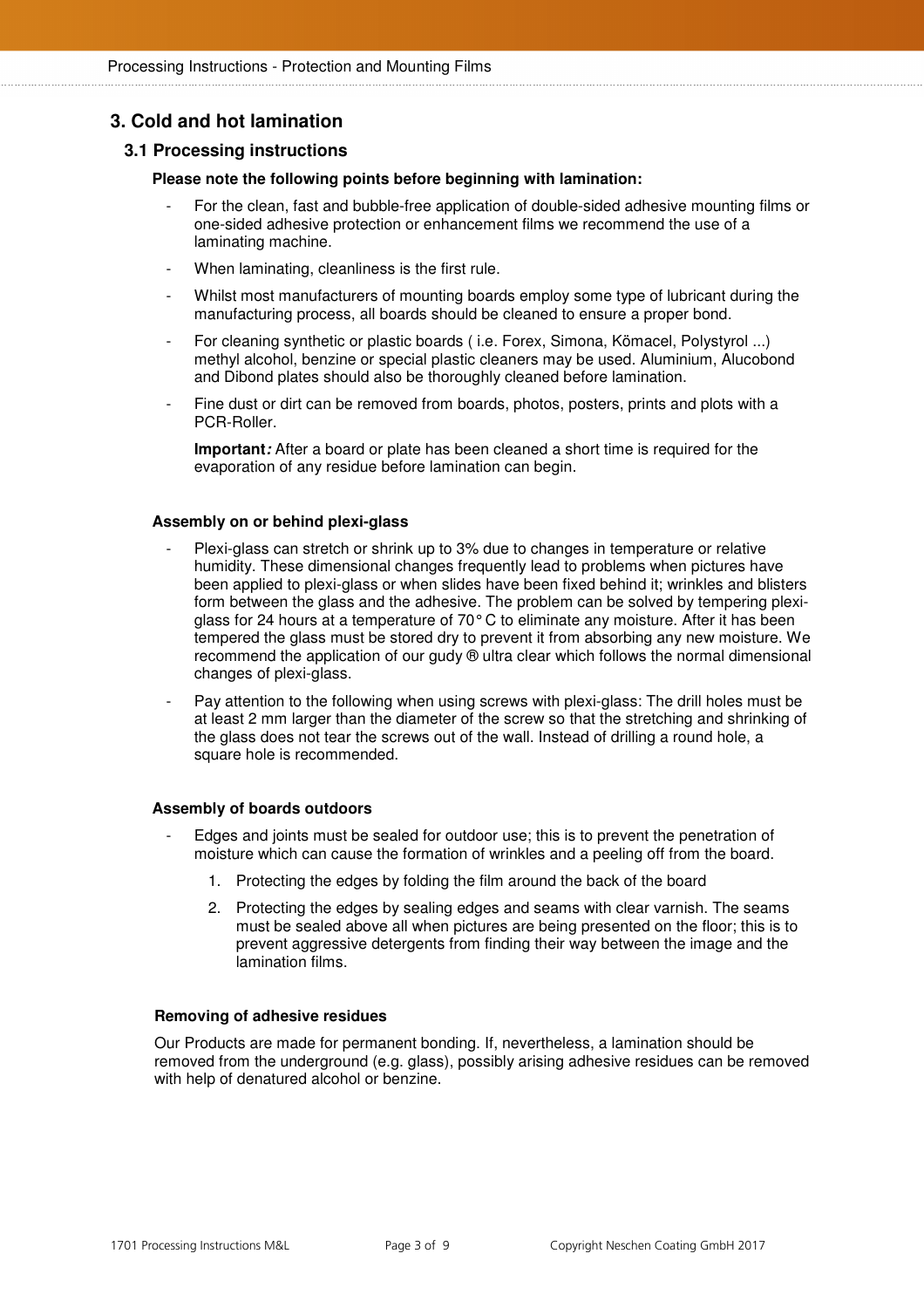## **3.2 Working material**

#### **The following materials should be available to ensure professional lamination:**

- a knife and a straight edge for cutting pictures, films and boards
- cleaning fluid and a soft cloth for working surfaces, laminating-machines, etc. we recommend Ethanol for cleaning mounting boards
- PCR Roller for anti-static dusting of pictures before lamination
- PCR cleaning pad for cleaning PCR Rollers
- a cutting pad as a base for cutting
- adhesive tape as a fixing aid and for taping rolls
- a supplementary board for one-sided lamination (procedure for preparation of a supplementary board, please refer page 5)
- gloves should always be worn when handling prints
- a laminating machine for professional, bubble-free lamination

## **3.3 Cold lamination**

#### **Advantages of cold lamination**

- one-sided lamination possible
- very high level of UV resistance in cold-lamination films
- best possible UV protection can only be produced as a cold-lamination film (hot-sealing films are made out of polyester - this has a lower level of UV resistance)
- flexible use because no warm-up time is necessary for the laminating-machine and protection films can be processed meter-wise and not only from the roll
- suitable for all standard ink systems
- large selection of enhancement films
- low outlay costs for the laminating-machine
- low percentage of rejects
- for smaller number of pieces, cold lamination is less expensive in the total costs calculation
- fewer work-stages a picture can be protected and laminated with a double-sided mounting film in one run. Two runs would be necessary using the hot-seal method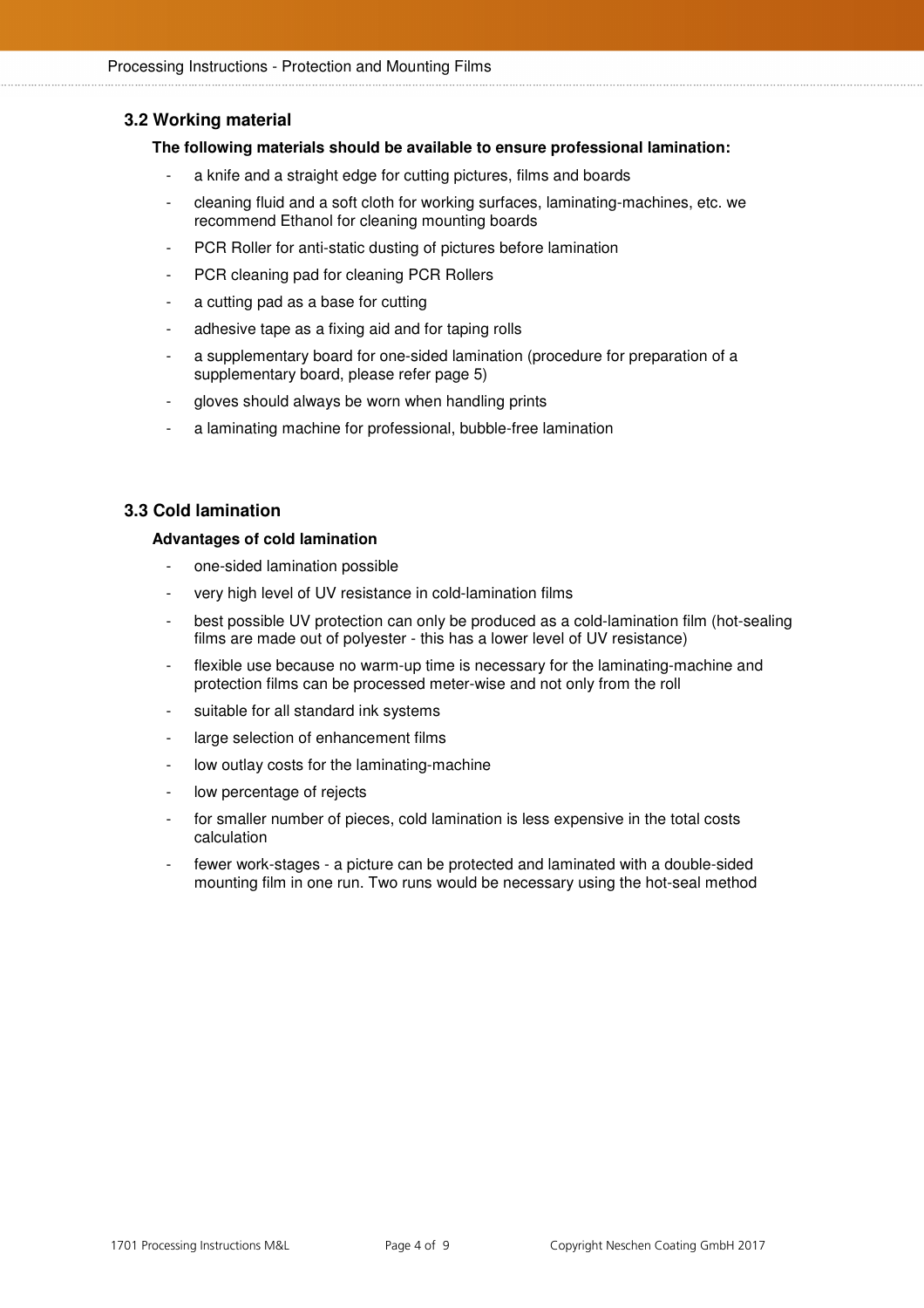## **One-sided lamination of images**

#### **Procedure:**

- 1. Preparation of a supplementary board: A board with a smooth surface is required (e.g. PVC, polystyrene, plexiglass or aluminium). We recommend a 3 mm thick polystyrene board. Cut the board to the width of the laminating-machine; the length is irrelevant. Next, apply a double-sided adhesive material to the board (gudy ® products, e.g. gudy ® 802 or gudy ® 808). Cleanly cut off the overlapping edges of the film and leave the backing paper on the board. The backing paper rejects adhesives (siliconised) which means that images can be laminated with wider films on this board and removed without leaving any residues of adhesive.
- 2. Laminating the picture. The picture on the "siliconised" supplementary board is fed through the laminating rollers.
- 3. Remove the picture from the supplementary board and let it rest at room temperature for approx. 24 hours before any further handling (e. g. edge trim) takes place. By allowing this 24 hour resting time, the adhesive can develop its full strength and furthermore the film can relax.
- 4. If edge trimming is done immediately after laminating, it can happen, in some instances, that the film starts to contract and signs of "shrinkage" become visible.
- 5. Rest the picture on the cutting-pad and cut off the overlapping edges of the film. Caution: Do not cut on the supplementary board – marks on the board would become visible on all subsequent pictures after lamination.

**Aids:** laminating-machine, board cleaner, cotton gloves, PCR roller, PCR cleaning pad, knife, cutting-pads for work-table

## **Laminating of images and mounting on boards**

#### **Procedure:**

#### **1. Rendering self-adhesive**

First the substrate (board) must be covered with a double-sided self-adhesive material (gudy® products). For selection of the most suitable materials our application table could be helpful – please refer to our homepage www.neschen.com

**2. Using a fixing strip** 

Peel the backing paper back approx. 3 cm and crease it leaving free an adhesive strip the width of the material. Avoid touching the adhesive.

#### **3. Pre-fixing**

Lay the image to be laminated on the board and push it carefully over the crease, aligning it with the edge of the board, and press lightly on the board edge. This is designed only to hold the picture in place.

**Please note:** Strong hand pressure is neither sensible nor necessary as it can lead to air bubbles. The laminating machine does the job for you with a much higher pressure.

#### **4. Mounting a picture**

Set the proper roller pressure and gap and push the board forward until it starts to feed between the laminating rollers. Allow it to feed until the rollers reach the edge of the image to be laminated. Lay the image over the top laminating roller and peel back the backing paper 20-30 cm. Let the board feed through the rollers. With one hand hold the picture steady while peeling off the rest of the backing paper with the other. Always try to keep the laminating speed steady.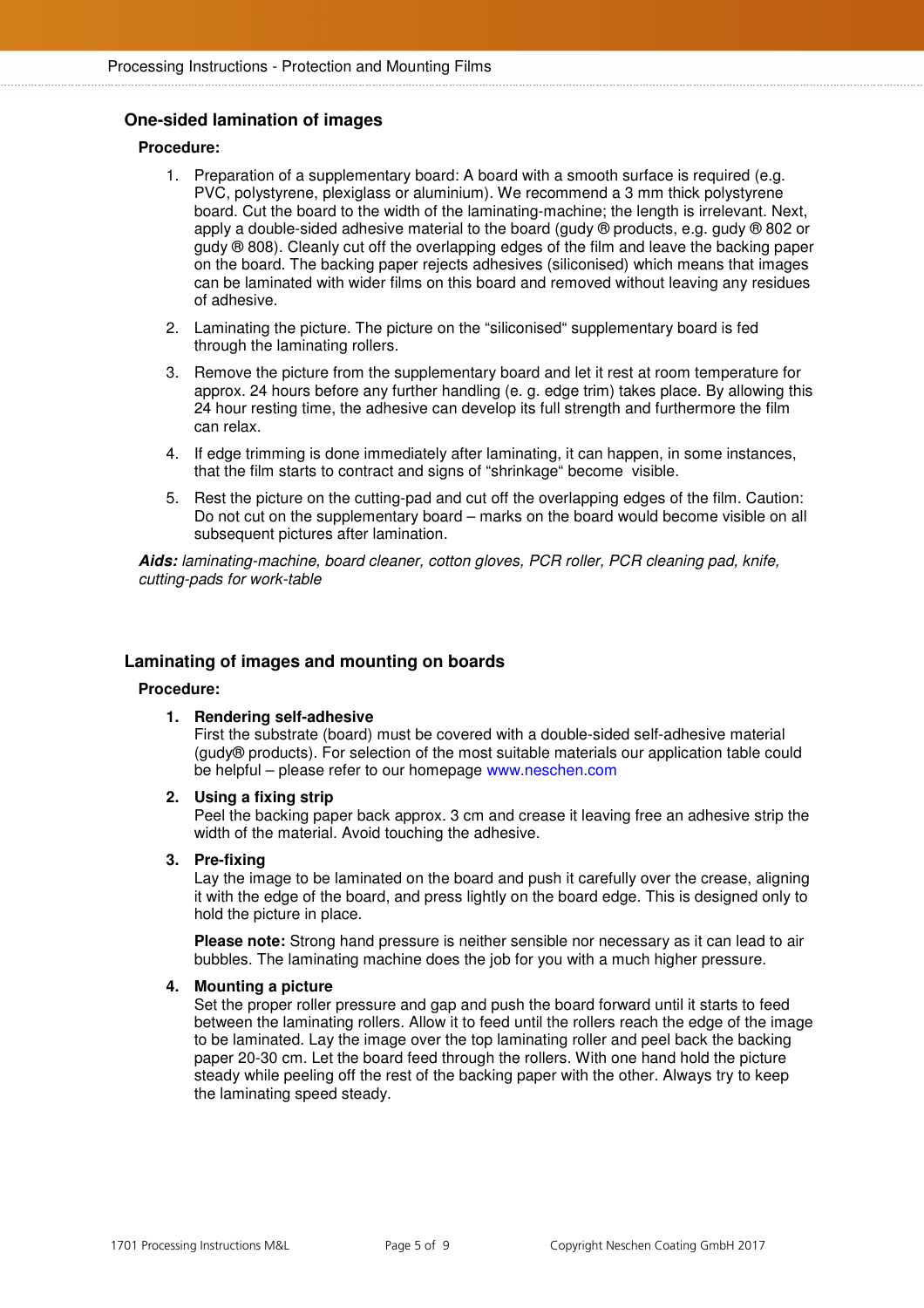## **Laminating of images and mounting on boards**

#### **5. Laminating of protection films**

Mount the roll of protection film as instructed in the laminating machine manual. The laminating process proceeds analogous to the mounting process described in steps 2-4. See the table on page 24 for the appropriate material. During the laminating procedure, it is important that the topside of the picture carrier is kept clean and dustfree to avoid dirt inclusions - this is best done using a soft cloth, or a PCR roller.

The adhesive film should always be somewhat wider than the image to be laminated

Plastic films have quite different grades of dimensional stability, depending on the type of plastic and the production process. Due to this fact it is not recommended to glue several lengths of material joined to each other. The lengths might get smaller after gluing, caused by climatic and processing influences.

This can lead to cracks between the material - which will make the finished graphic look undesirable.

If the material is glued with an overlap, please consider the fact that not all ink types will allow for a good adhesion and therefore the overlapping length might detach.

Neschen recommends to overlaminate or glue with one continuous piece of material for the optimum results.

#### **Important:**

- the lamination process must be completed without interruption because otherwise indentation marks from the roller will be visible
- Please only use same widths and batches for big orders. The films are not 100% reproducable. Especially the lamination films which use cheaper raw materials whose reproducability is not warranted.
- Please note that due to the multiple areas of application of this material (combined with various films, sheets for PVC or other application substrates) physically-determined dimensional fluctuations might occur that can possibly be triggered by fluctuations in temperature during processing and/or during actual application. For this reason, all specifications on our technical information are meant as references, and explicitly not intended as a basis for warranty or guarantee. Because it is impossible to test every possible print- application combination, we recommend customers conduct their own tests to see if the material is qualified for actual end-use.

**Aids:** laminating-machine, board cleaner, cotton gloves, PCR roller, PCR cleaning pad, knife, cutting-pads for work-table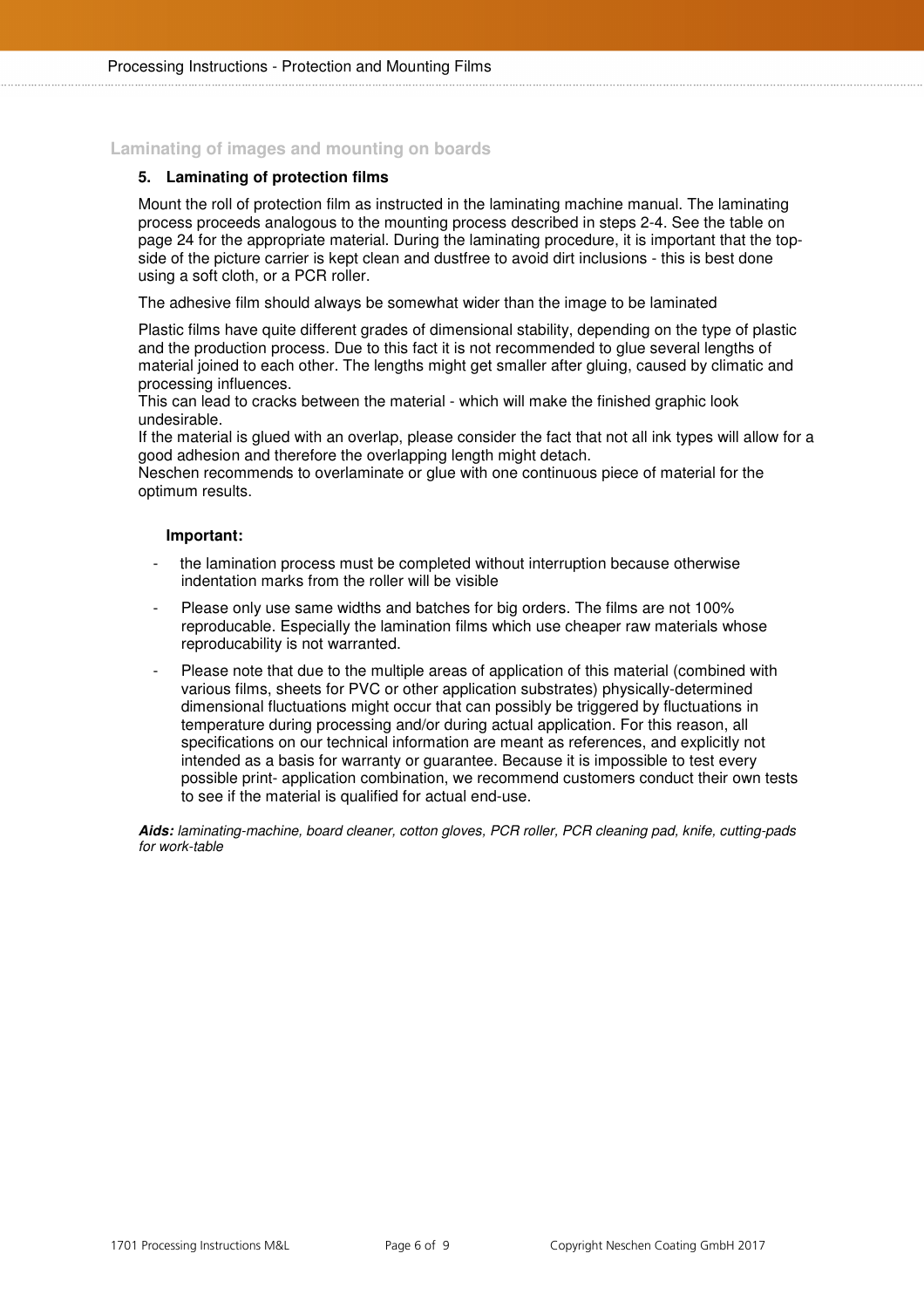## **Double-sided lamination**

#### **Requirements:**

- Laminating-machine with bottom lamination
- Series of pictures requiring the same adhesive products on the front and reverse side, for example: menus and maps

#### **Procedure:**

- 1. Always load protection and enhancing films (filmolux ® products) in the upper part of the laminating machine because surface protection films require special attention.
- 2. Always load double-sided adhesive films (gudy  $\oplus$  products) in the lower part of the machine (bottom lamination).

**Caution:** Ensure that the two material rolls are parallel and that the films are correctly and accurately threaded to avoid wrinkles.

3. During the laminating procedure, it is important that the top-side of the picture carrier is kept clean and dustfree to avoid dirt inclusions - this is best done using a soft cloth, or, even better, a PCR roller.

**Caution:** The lamination process must be completed without interruption because otherwise indentation marks from the roller will be visible. The adhesive films should always be somewhat wider than the item to be laminated.

**Tip:** When films are being processed in series, it is important that films out of the same batch are used, when possible, because present technology cannot reproduce the surface texture 100% from batch to batch.

**Aids:** laminating-machine, cotton gloves, PCR roller, PCR cleaning pad, knife, cutting-pads for work-table

#### **3.4 Hot encapsulation**

#### **Procedure:**

Set the temperature according to the thickness of the film to be processed.

#### **Notice:**

#### **The risks of hot sealing inkJet prints**

Dyes or pigment inks are applied in liquid form via jets onto the carrier. The liquids used are water, glycol or similar moisture retainers. The drying process of the inks starts on the outside of the paper and moves inwards. The picture can be regarded as dry to the touch after a short time, but there is a remainder of moisture in the paper and the inkjet coating, which would evaporate when heated (e.g. hot lamination) and result in the formation of little blisters between the protective film and the surface of the picture. The boiling point of ink varies between 70 $\degree$ C and 100 $\degree$ C.

Hot-sealing films, as a rule, are processed between 85° C and 120° C. If the temperature of the machine is reduced there can be no guarantee that the processing of the film will be completely successful. It can take days before a picture is completely dry - a fact which is completely unacceptable in a rational production sequence. Additionally, it is not possible to tell which ink has been used for a printed picture and consequently considerable processing risks would have to be taken.

#### **The mounting of sealed prints could be made amongst others with double-sided coldlamination (gudy ® products)**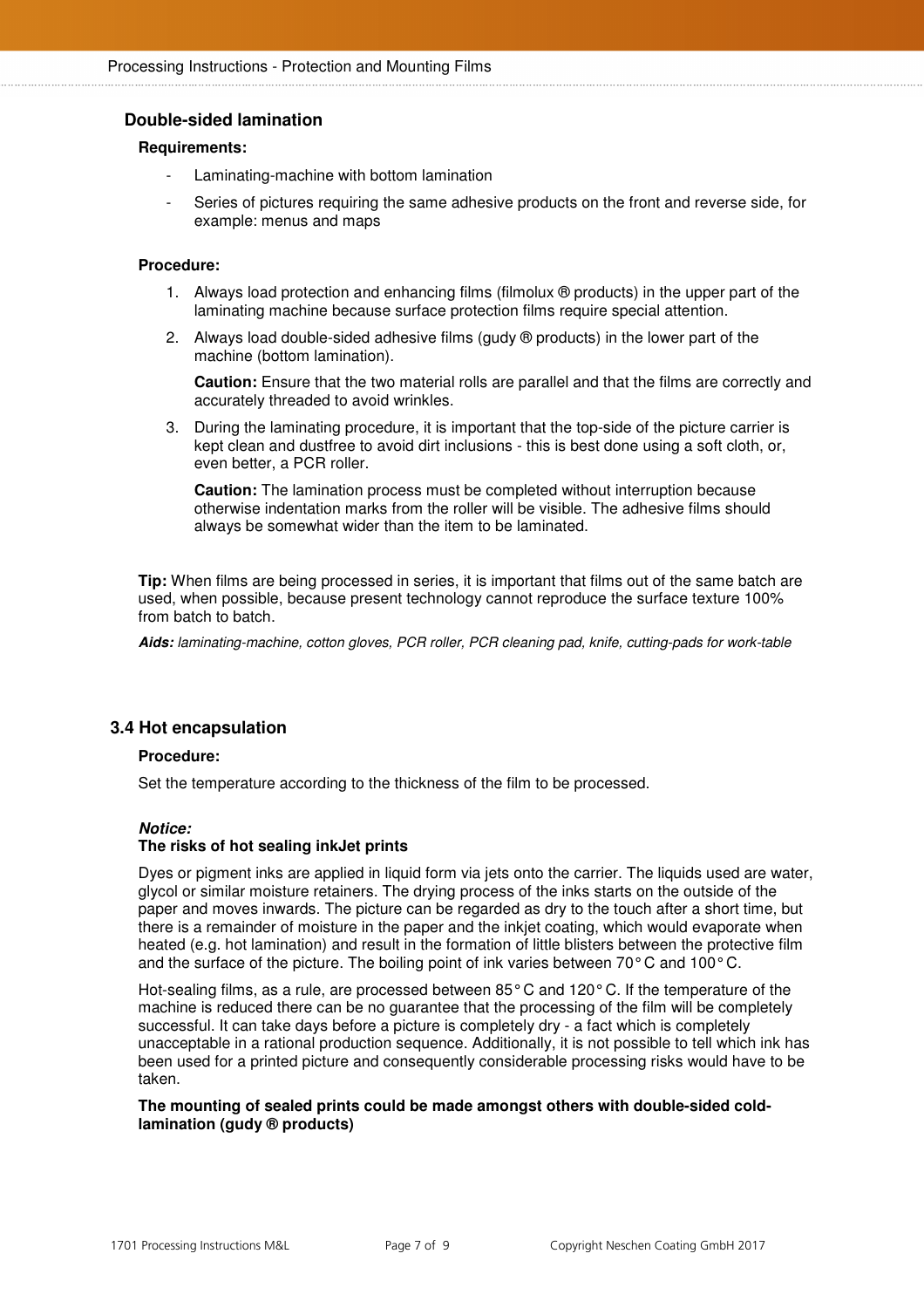## **4. Storage and sending of enhancement, protection and mounting films**

- All rolls of material should be stored vertically. Materials should never be stored horizontally for long periods as this may lead to deformation, marking and dull patches
- In order to assure perfect product functionality, we recommend protecting all material from prolonged UV exposure. Please store the material protected from light (e.g. in the transport box provided) when not in use. This also applies to pre-laminated material (e.g. mounting boards).
- Storage should be at room temperature (18 $^{\circ}$  C to 25 $^{\circ}$  C) and at 40% to 65% relative humidity.

These are also the optimal conditions for shipping.

In general, but especially at the transport to different climate areas, we recommended a shipping in temperature controlled trucks or Reefer containers.

- The material should acclimatise in the same ambient conditions as the processing for approx. 48 hours. When the rolls are thoroughly cooled out (e.g. after truck transport in winter) it can take a long time before the inside spool reaches room temperature and the roll can be processed trouble-free.
- Regarding the storing time for each product, please refer to our technical data sheets please refer to our homepage www.neschen.com.

## **5. Sending and storage of self-adhesive and laminated pictures**

## **Sending of self-adhesive and laminated pictures**

- Images (photos, inkiet prints etc.) which are laminated with a protection film should be rolled with the picture side outside. The rolls should not be rolled too tight (roll diameter approx. 20 cm).
- Images with a mounting film should not be send rolled up.

## **Storage in layers:**

- The surfaces of soft PVC films (especially glossy) like filmolux  $\Theta$  photo gloss are sensitive to heavy pressure, which can lead to changes in the film surface.
- If laminated pictures are to be stored on top of each other, embossed papers should not be placed between the layers - it could lead to indentations in the film. We recommend storing laminated pictures on top of each other with a sheet of tissue paper between.

 **Caution:** Siliconised paper is not to be recommended between unprotected pictures; the emulsion layer may react with the silicone and the pictures might be discoloured.